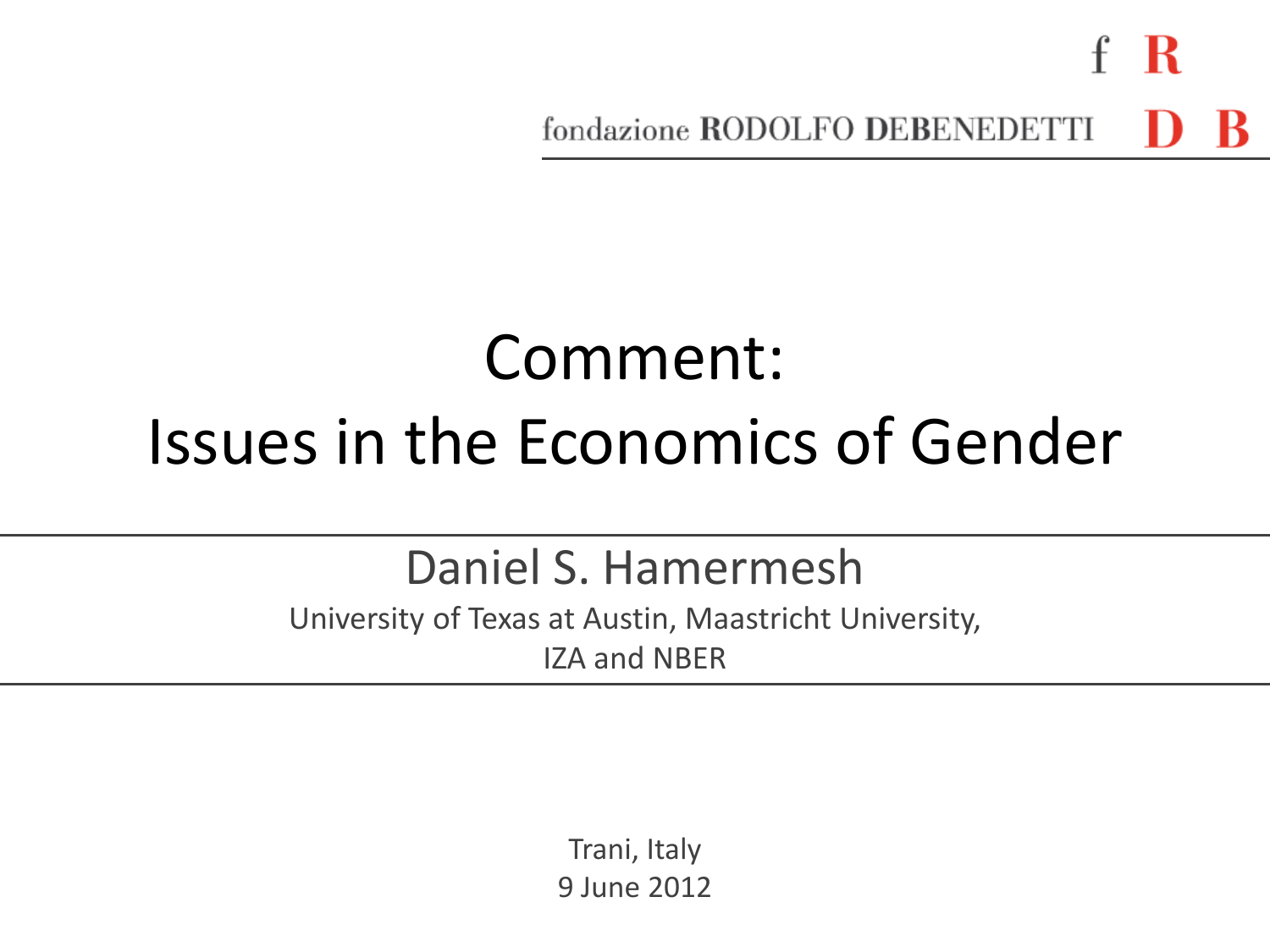I. Why not use employer data—EOPP or Four City—at least as a check on the fancy structure?

II. To avoid confusion of discrimination and learning, why not estimate model for low-tenure people only, at least as a check?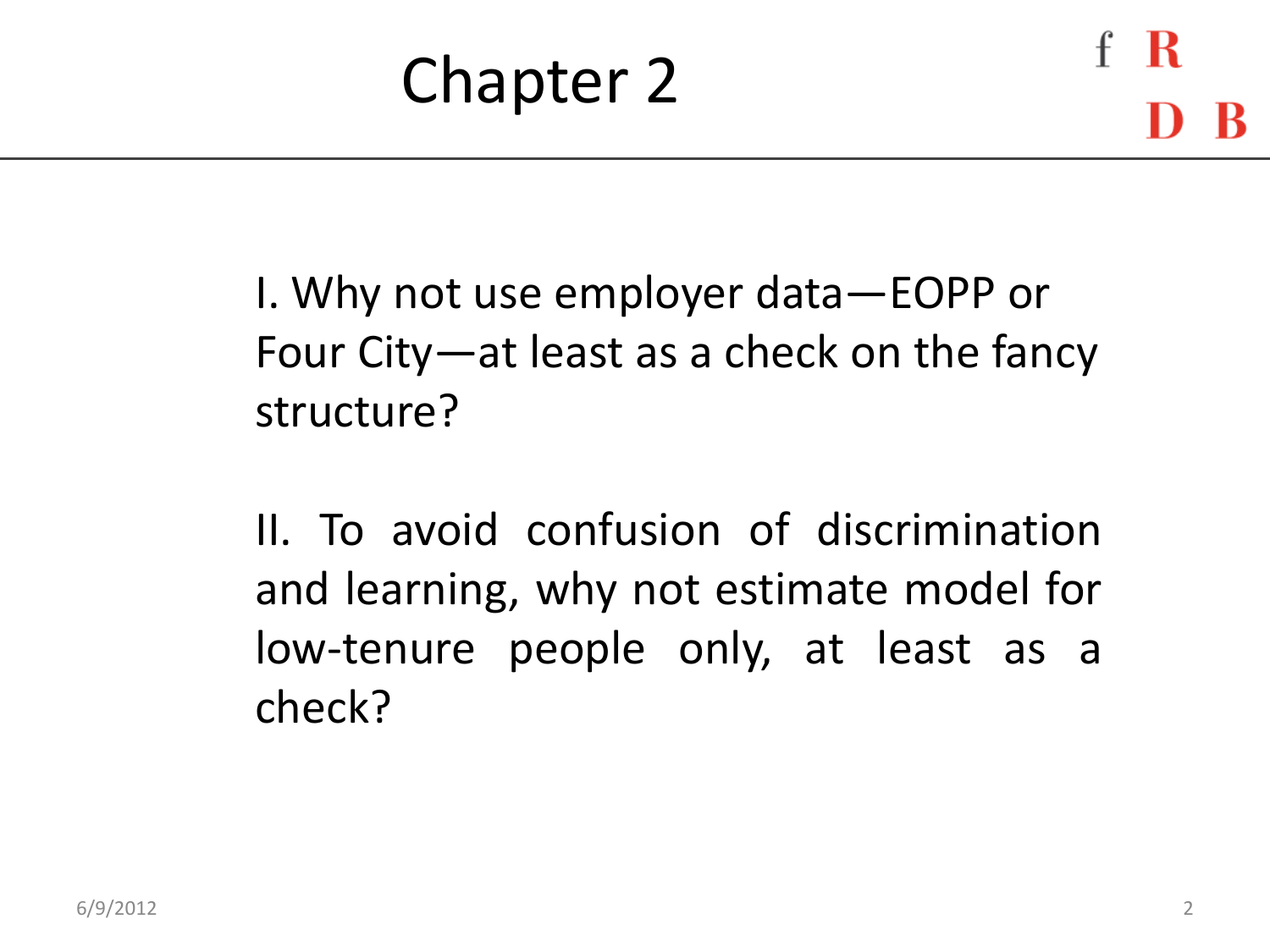III. Biggest rise in inequality is in the upper tail. Is the "glass ceiling" now more visible because of this—the constraint now being more binding?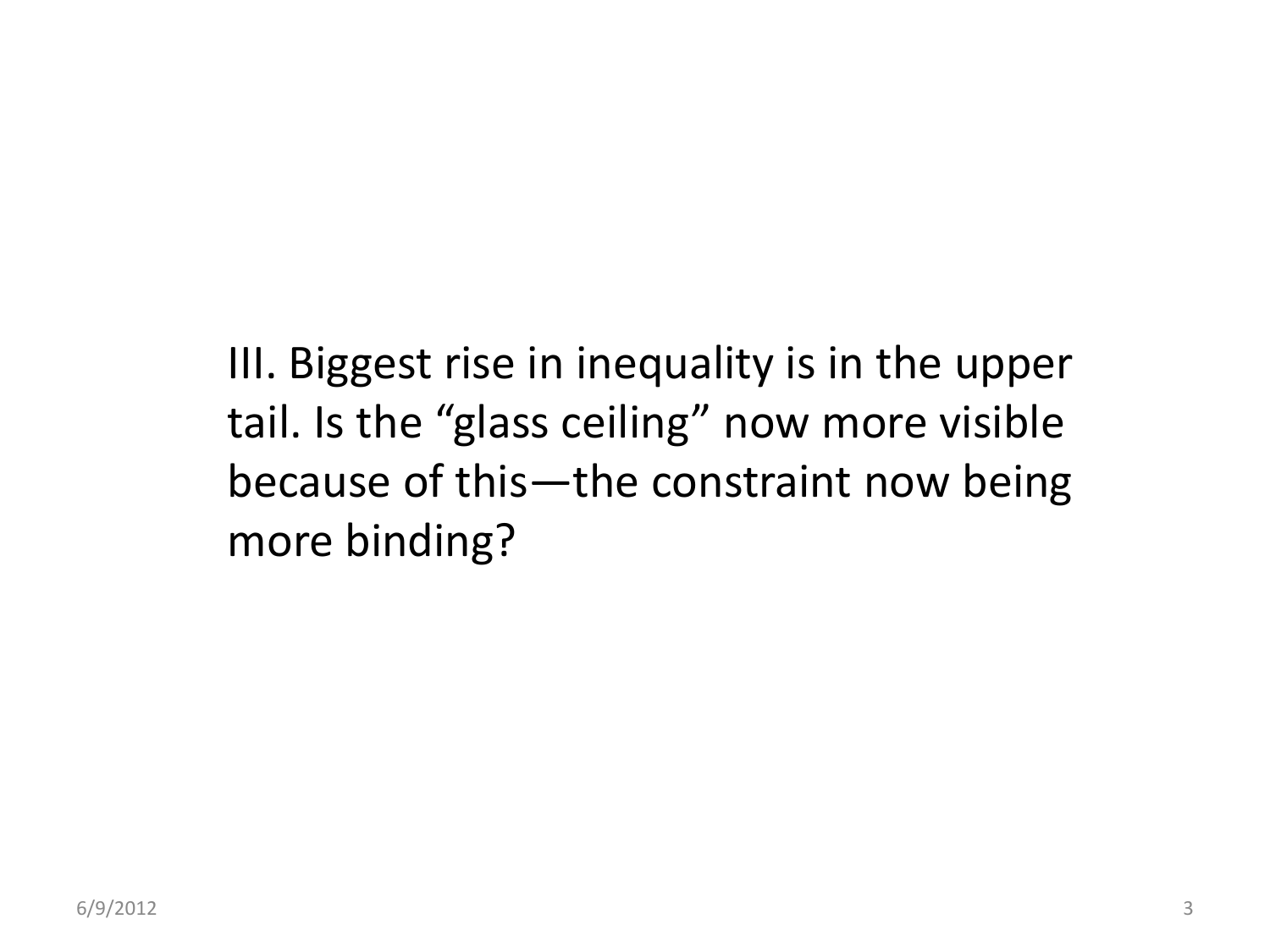# Chapters 2 and 3

Are "doctorates" only Ph.D.s? What about MDs, JDs?

**Table 1. Advanced-Degree Holders Ages 25-39, by Gender, U.S., CPS 1992-94, 2009-11** (percent of employed in age group)\*

|                        |     | Male            | Female |                 |  |
|------------------------|-----|-----------------|--------|-----------------|--|
|                        |     | 1992-94 2009-11 |        | 1992-94 2009-11 |  |
| <b>Masters</b>         | 4.9 | 7.2             | 5.4    | 11.2            |  |
| M.D., J.D., etc.       | 1.5 | 1.5             | 1.0    | 1.7             |  |
| Ph.D., Ed.D., etc. 0.8 |     | 1.3             | 0.5    | 1.4             |  |

6/9/2012 **\*Current Population Survey, MORG.** And the set of the set of the set of the set of the set of the set of the set of the set of the set of the set of the set of the set of the set of the set of the set of the set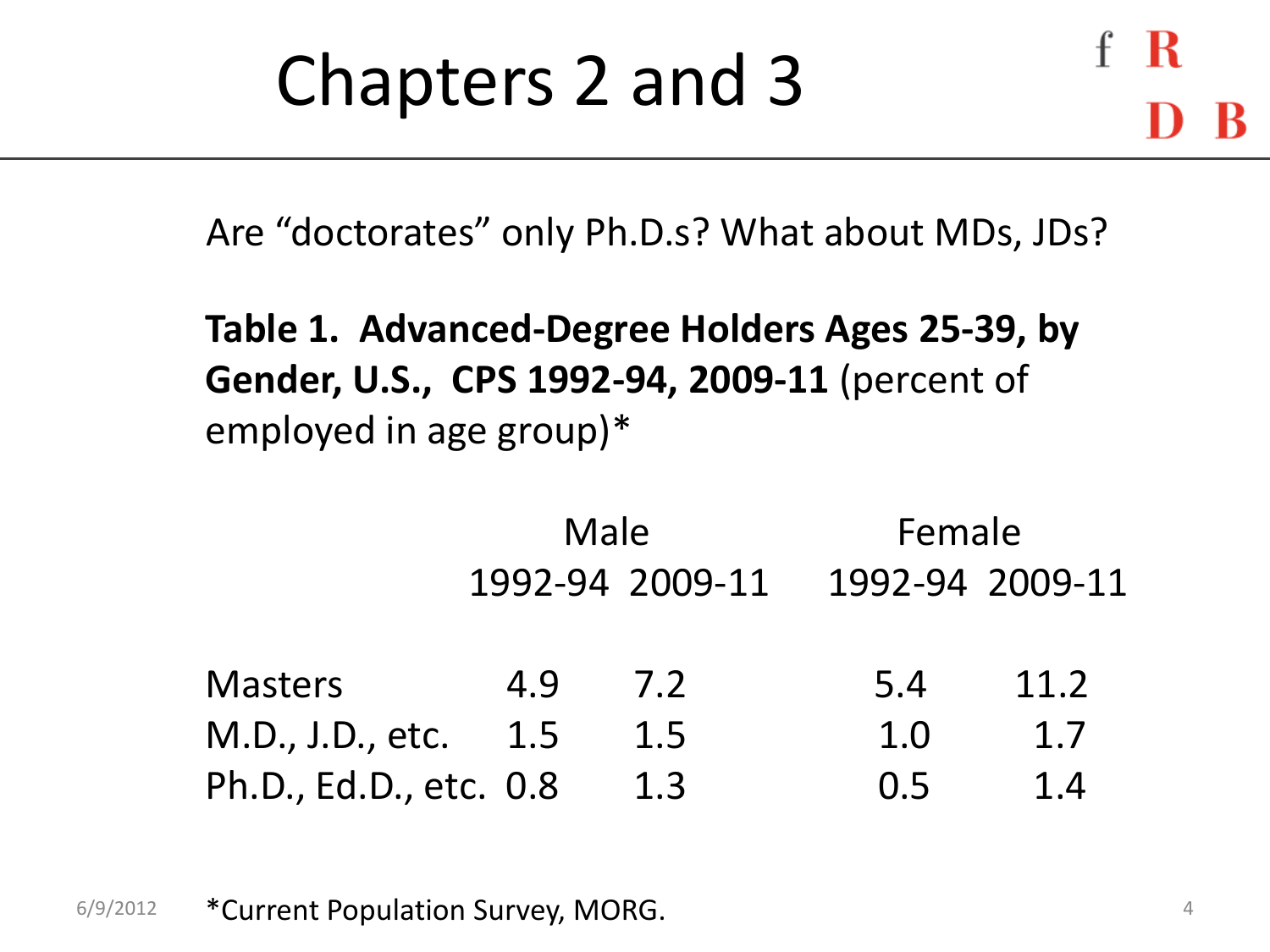# Chapter 3

- К

Crucial Question: How much of gender differentials are due to inherent gender differences?

I. Facts About Spain:

**Table 2. Fertility Rate and Average Age at Average Birth\*** 1965 1985 2004

Total Fertility Rate 2.94 1.64 1.46 (2008) Average Age at 30.1 28.5 30.8 Average Birth

 $6/9/2012$  2011 \*European Commission, *Population Statistics* 2006; Eurostat, *Yearbook* 2011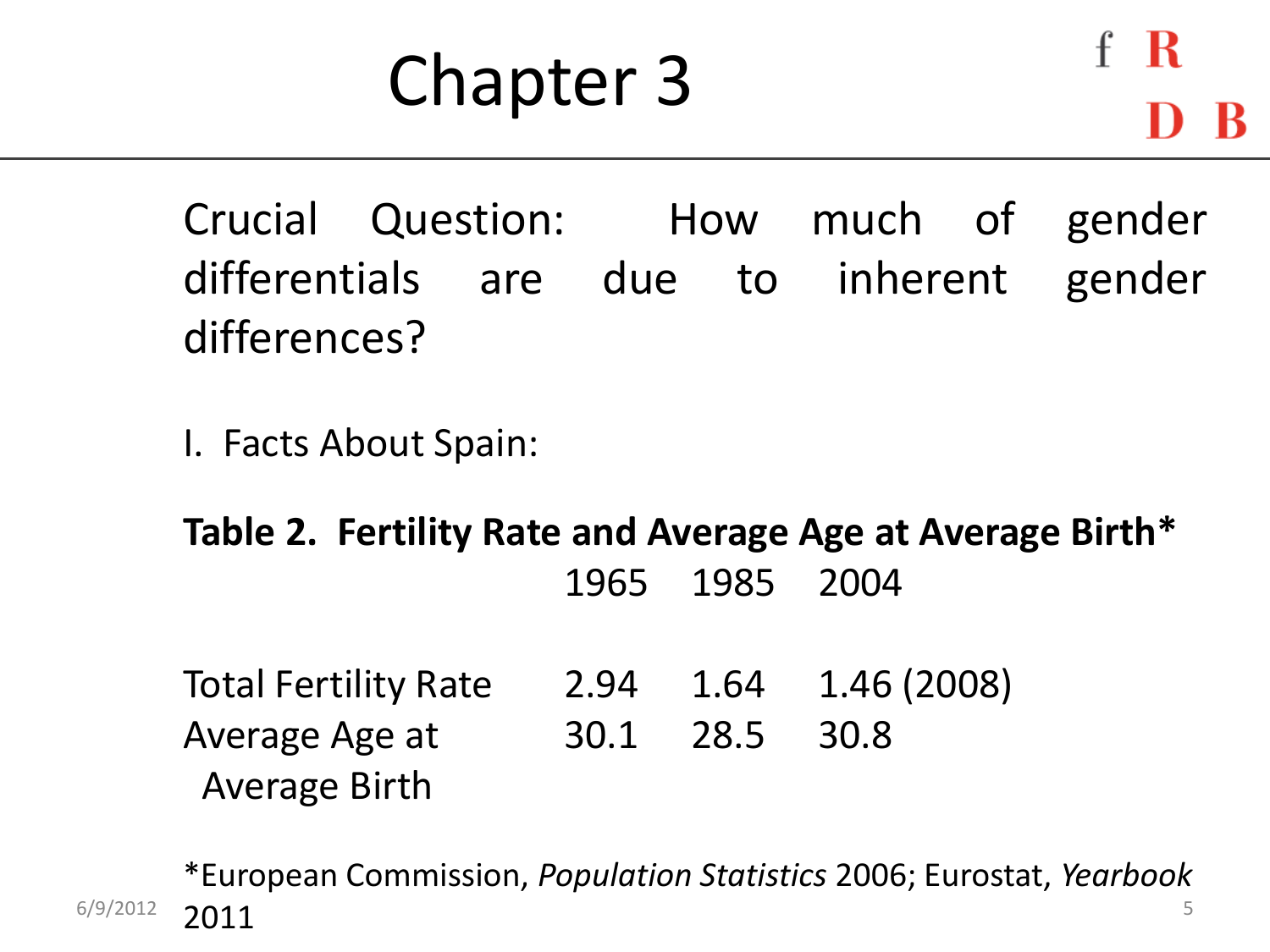II. Lot of what, very little why. Could:

A. Take advantage of inter-area differences in average fertility. Identify off peer effects.

B. Do comparisons of Δ 2 fertility to Δ 2 income (of husbands) to get at exogeneity.

C. Use World Values Survey for different years (1981, 1990, 1995, 2000, 2005) for Spain to get at causes.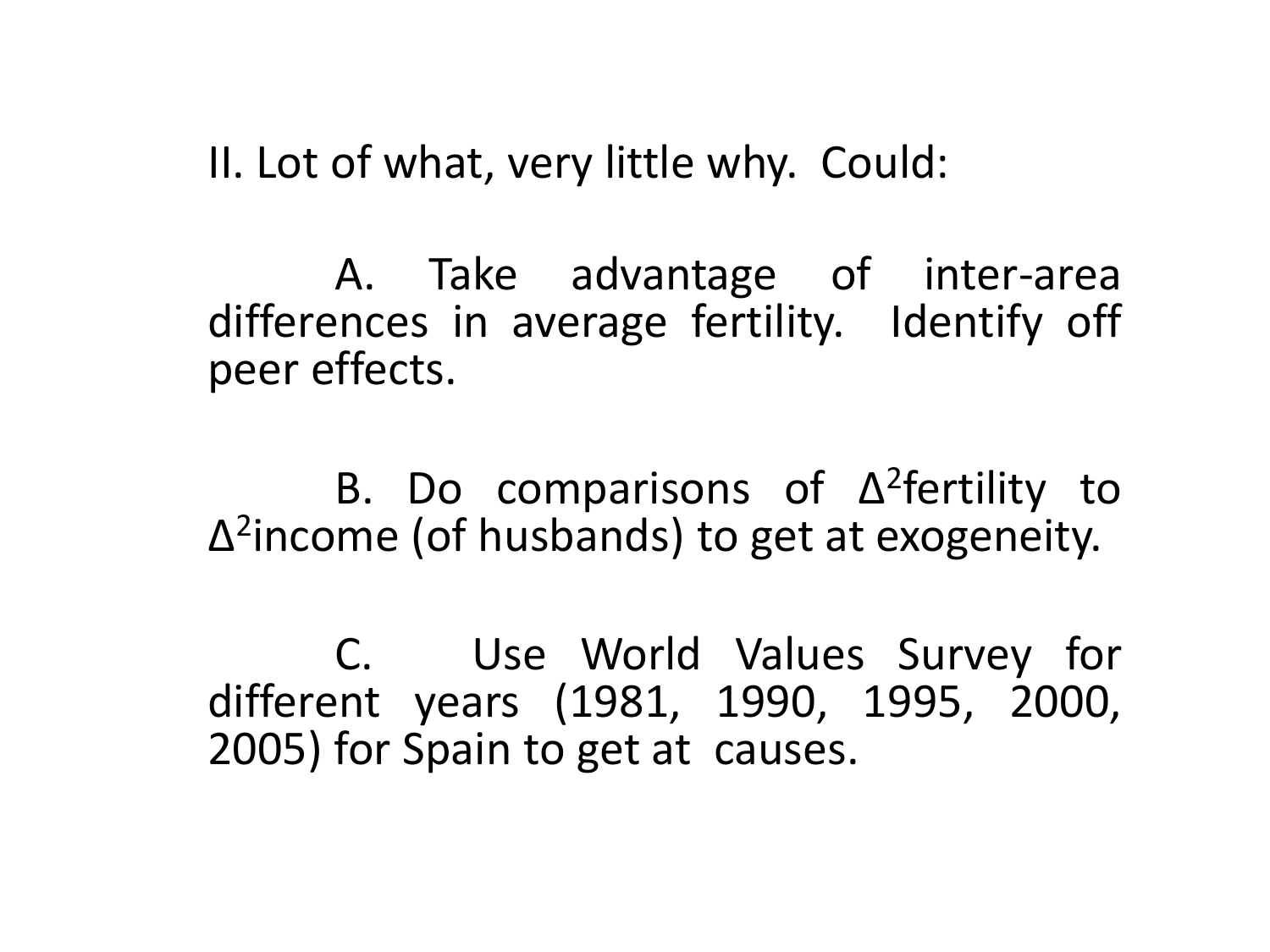III. Econometric issue:

Why not look at quantiles of these distributions (unless no change in inequality over time)?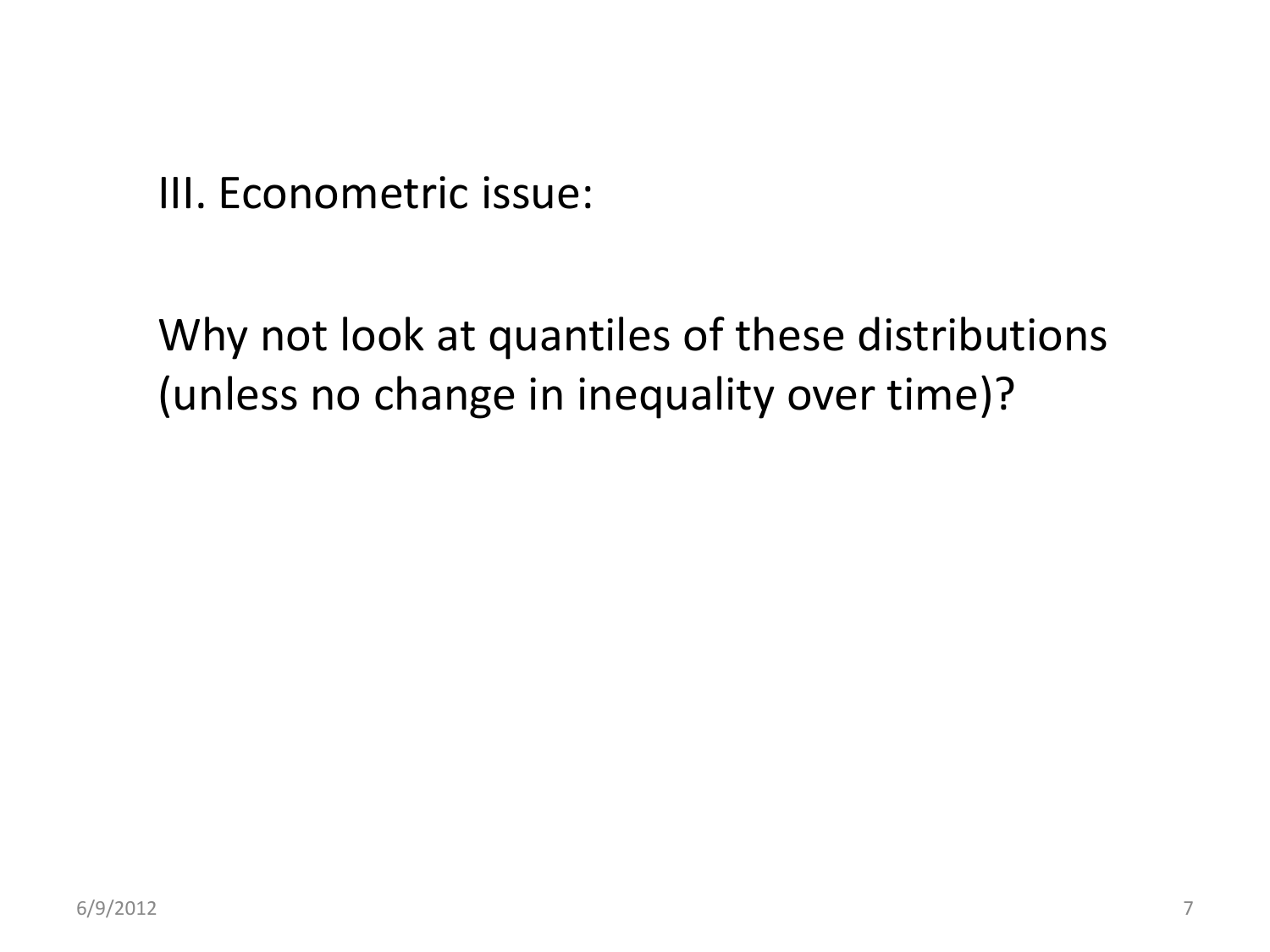### IV. Accounting for Spanish institutions:

A. What about regional differences purely cultural causes?

B. What about fixed-term contracts in the labor market—Spain being the capital of this institutions?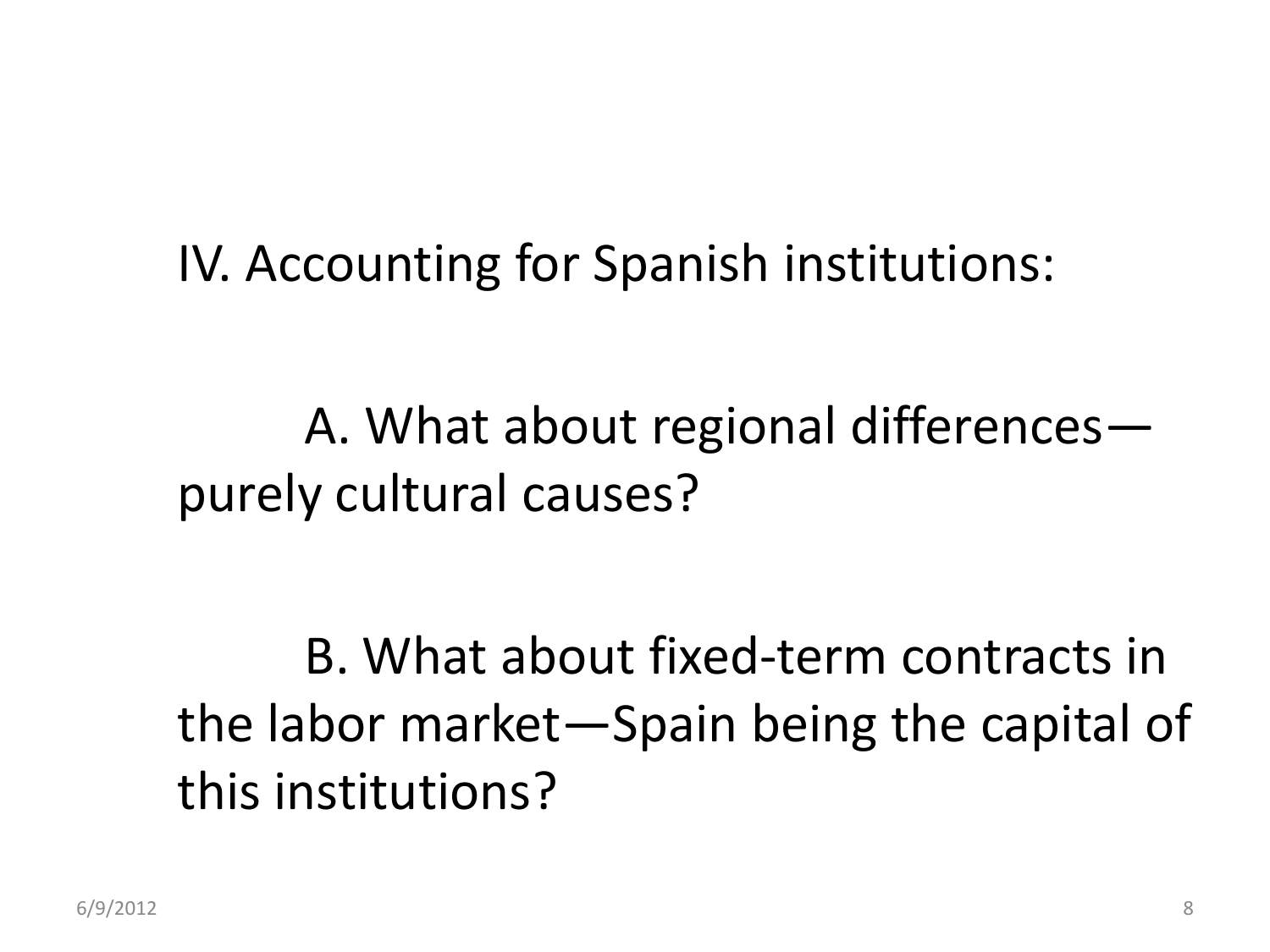V. How do young educated and less educated men and women use time in Mediterranean and other wealthy countries?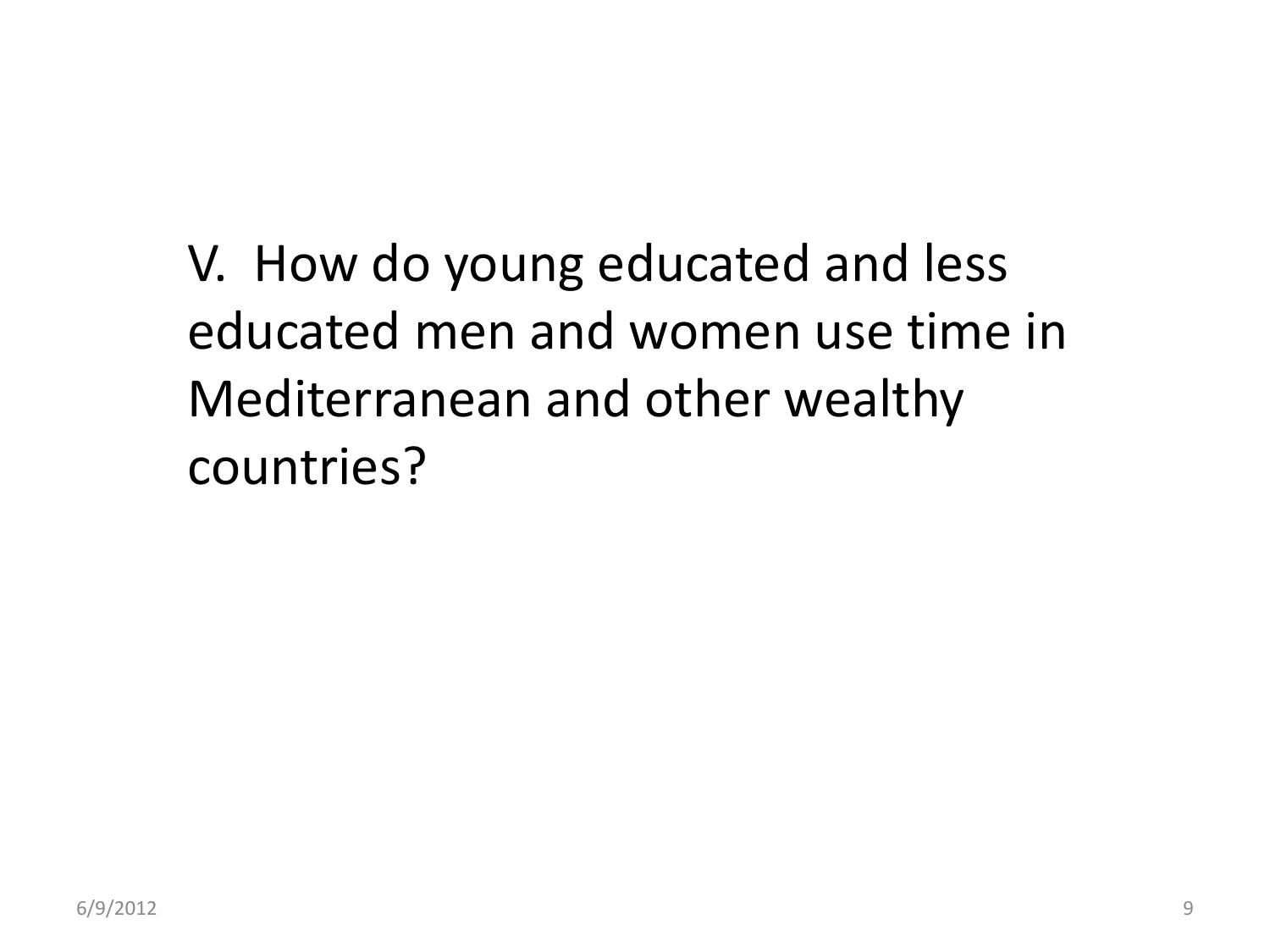#### **Table 3. Time Use by Education, Ages 22-40, Italy and U.S. (Minutes per representative day)\***

|                   |         | <b>ITALY</b> |            | U.S. |        |     |
|-------------------|---------|--------------|------------|------|--------|-----|
|                   | Laurea+ | No Laurea    | $16+$ yrs. |      | $<$ 16 |     |
| Paid Work         |         |              |            |      |        |     |
| Women             | 252     | 173          |            | 240  |        | 203 |
| Men               | 365     | 369          |            | 385  |        | 350 |
| <b>House Work</b> |         |              |            |      |        |     |
| Women             | 232     | 324          |            | 317  |        | 315 |
| Men               | 77      | 81           |            | 183  |        | 176 |
| Of which          |         |              |            |      |        |     |
| Child Care*:      |         |              |            |      |        |     |
| Women             | 68      | 74           |            | 134  |        | 121 |
| Men               | 22      | 23           |            | 68   |        | 62  |

\*In U.S., also includes other family care. Calculated from *Indagine sull'uso del Tempo* 2002, ATUS 2003-06.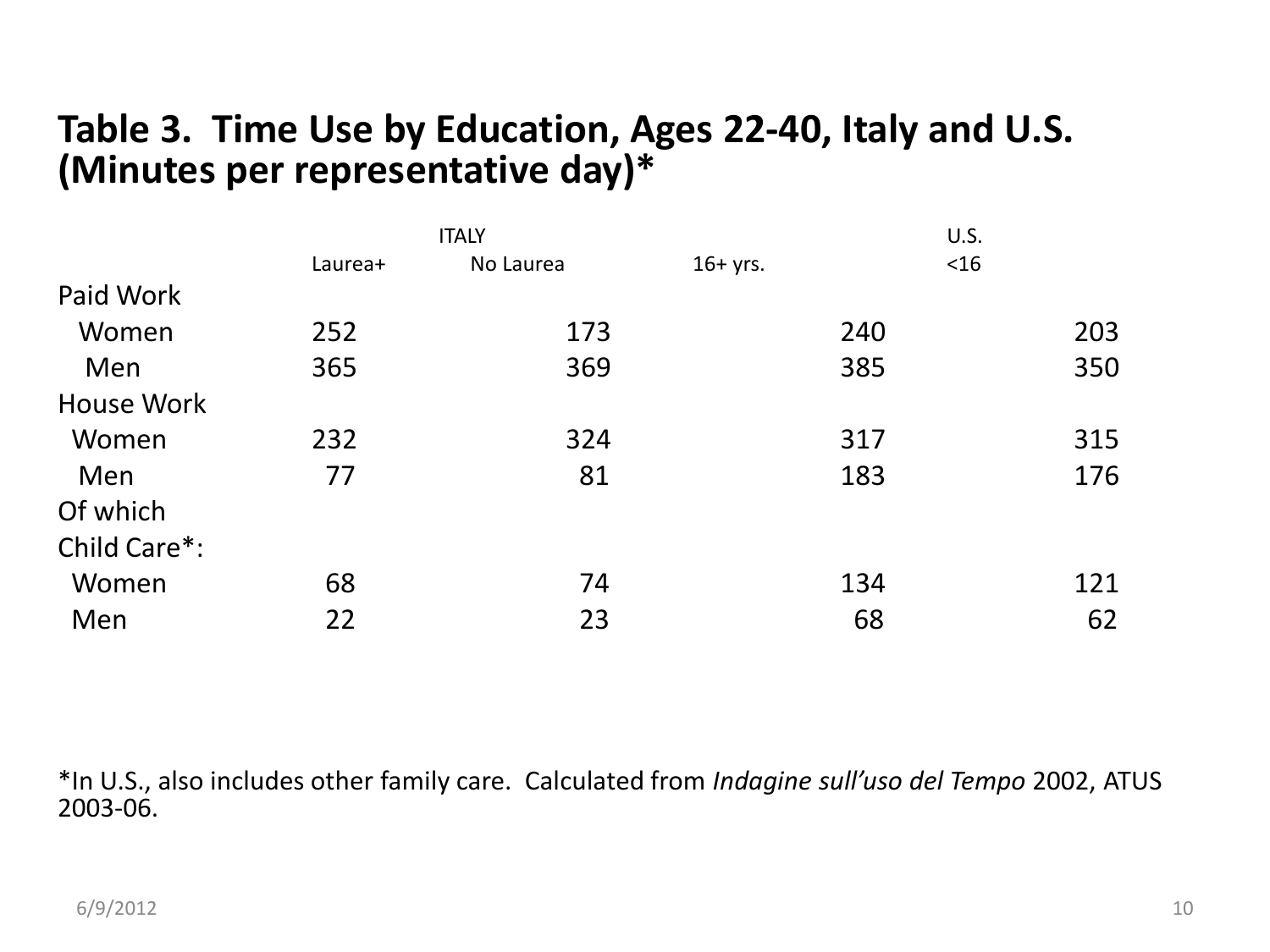A. Educated Italian women work 45 minutes **more**/day than educated Italian men. Same for less educated.

B. Educated U.S. women work 10 minutes **less**/day than educated U.S. men. Same for less educated.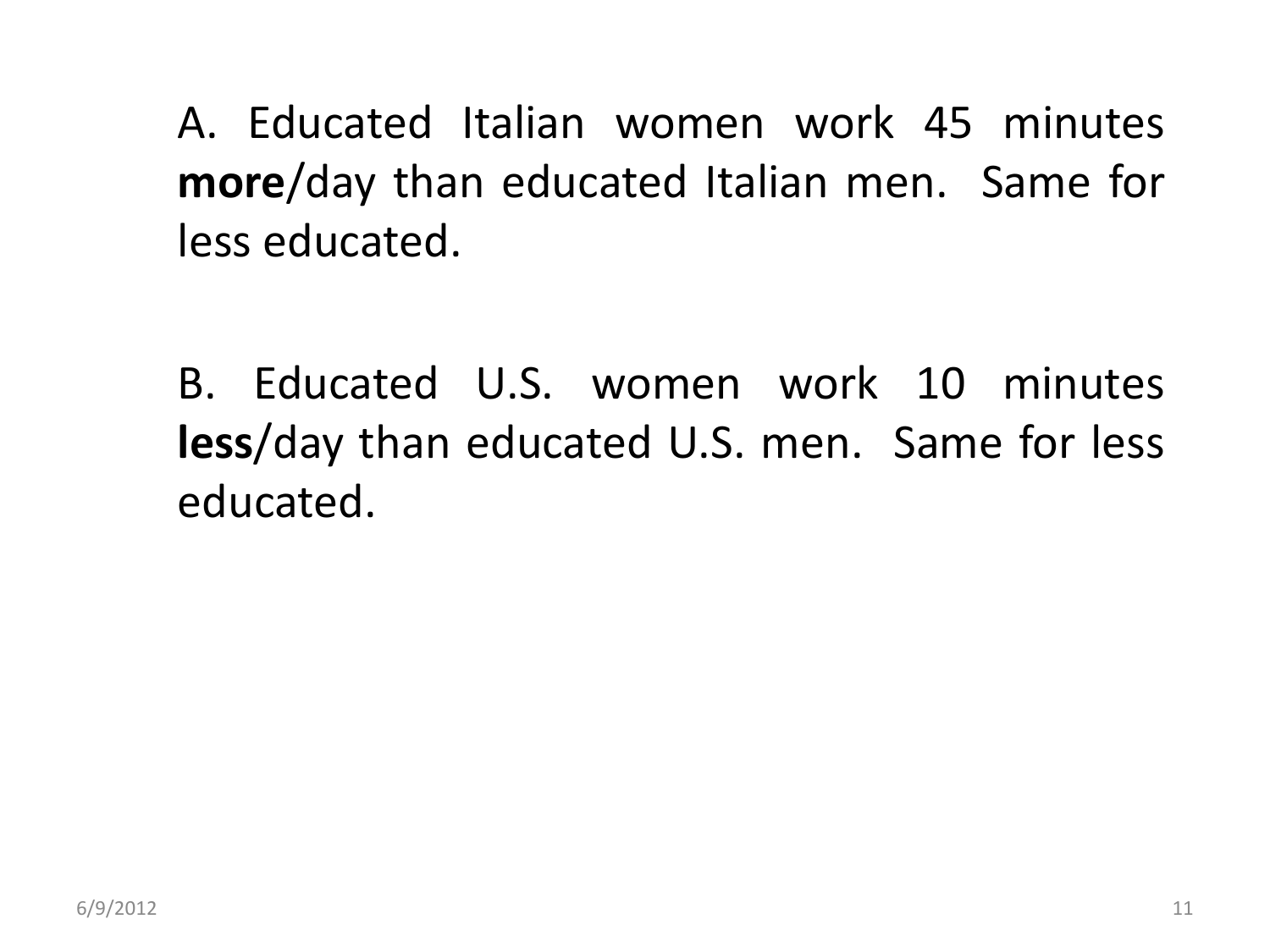C. The only difference by education and gender is in the distribution of work between paid and housework.

D. Need to focus on cultural differences that operate independent of education.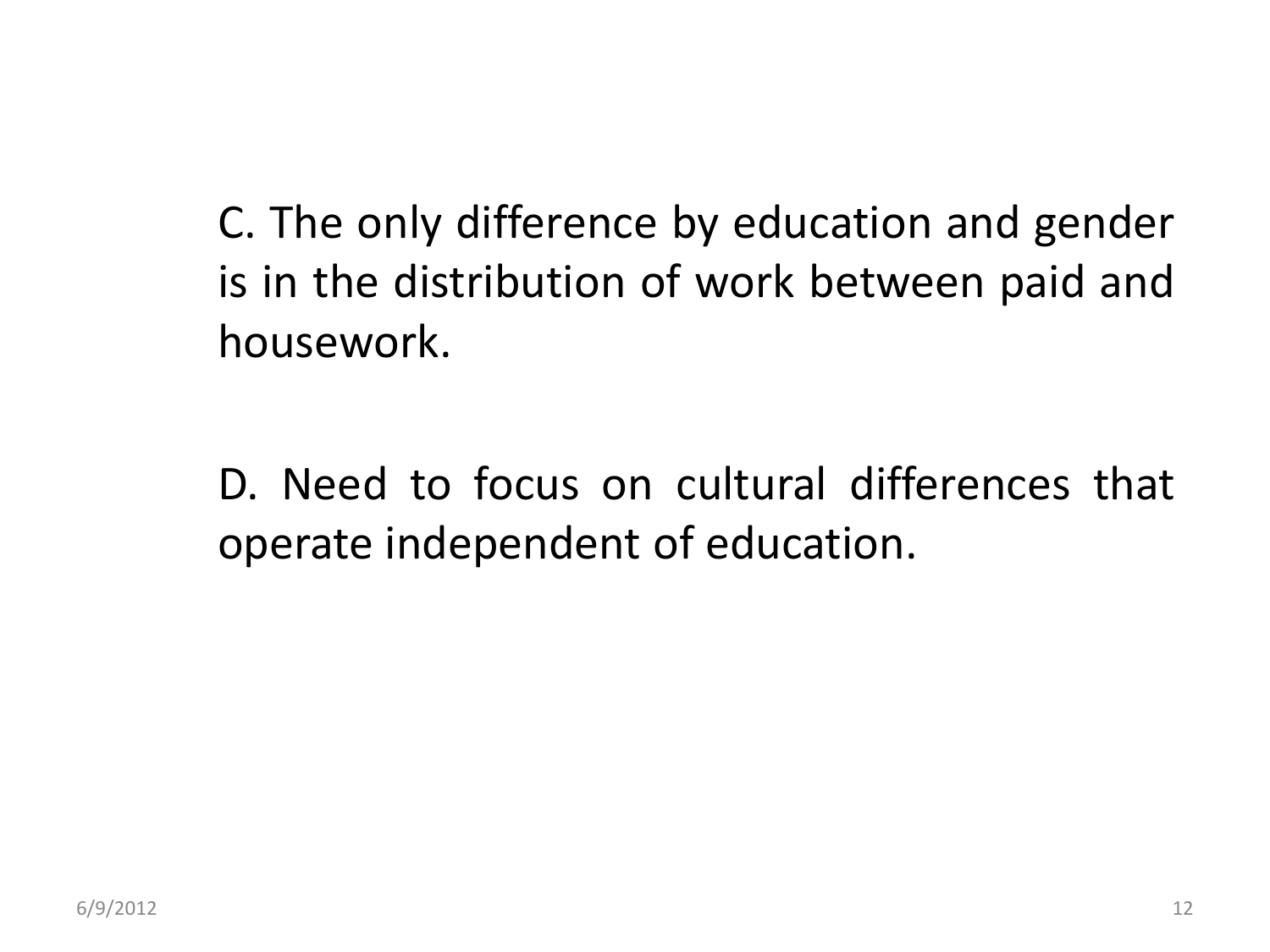## Chapter 4

I. Applause—for getting your own data, when no useful data are at hand.

II. Italy: A much better example than the U.S. In Italy college major≈occupation; in U.S., no (examples).

III. Results:

A. Robust 40 log-point gender gap among educated.

B. Roughly 10 points (1/4) due to choice of college major.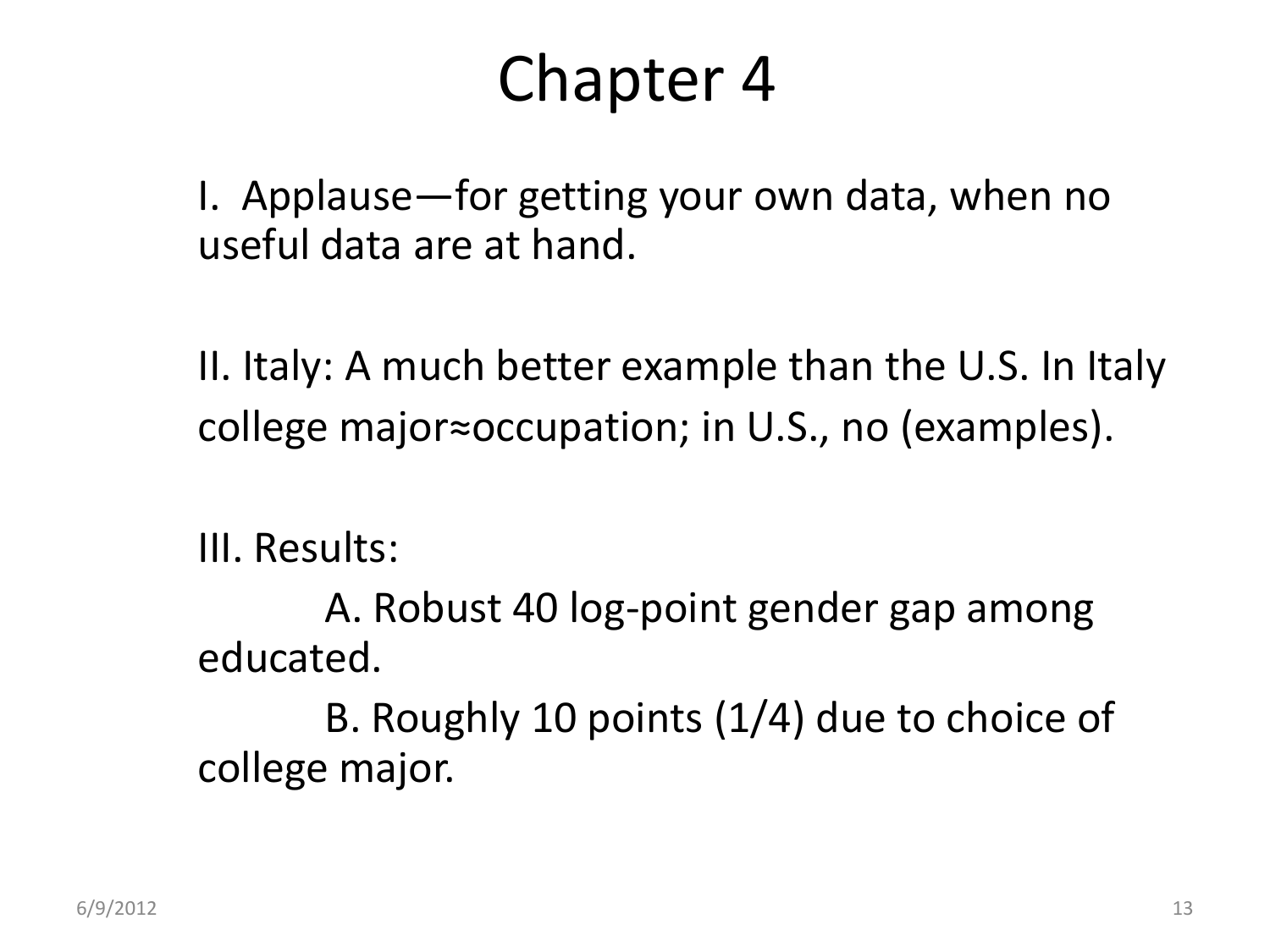IV. Is it mis-measurement—left-out indicators?

A. A&P controlled for many things.

B. Repeated apologies for not having hours data.

C. Correct for this with extraneous data— Table 4.

D. Can account for about 10 more log points, leaves "only" ½ of gender differential unexplained.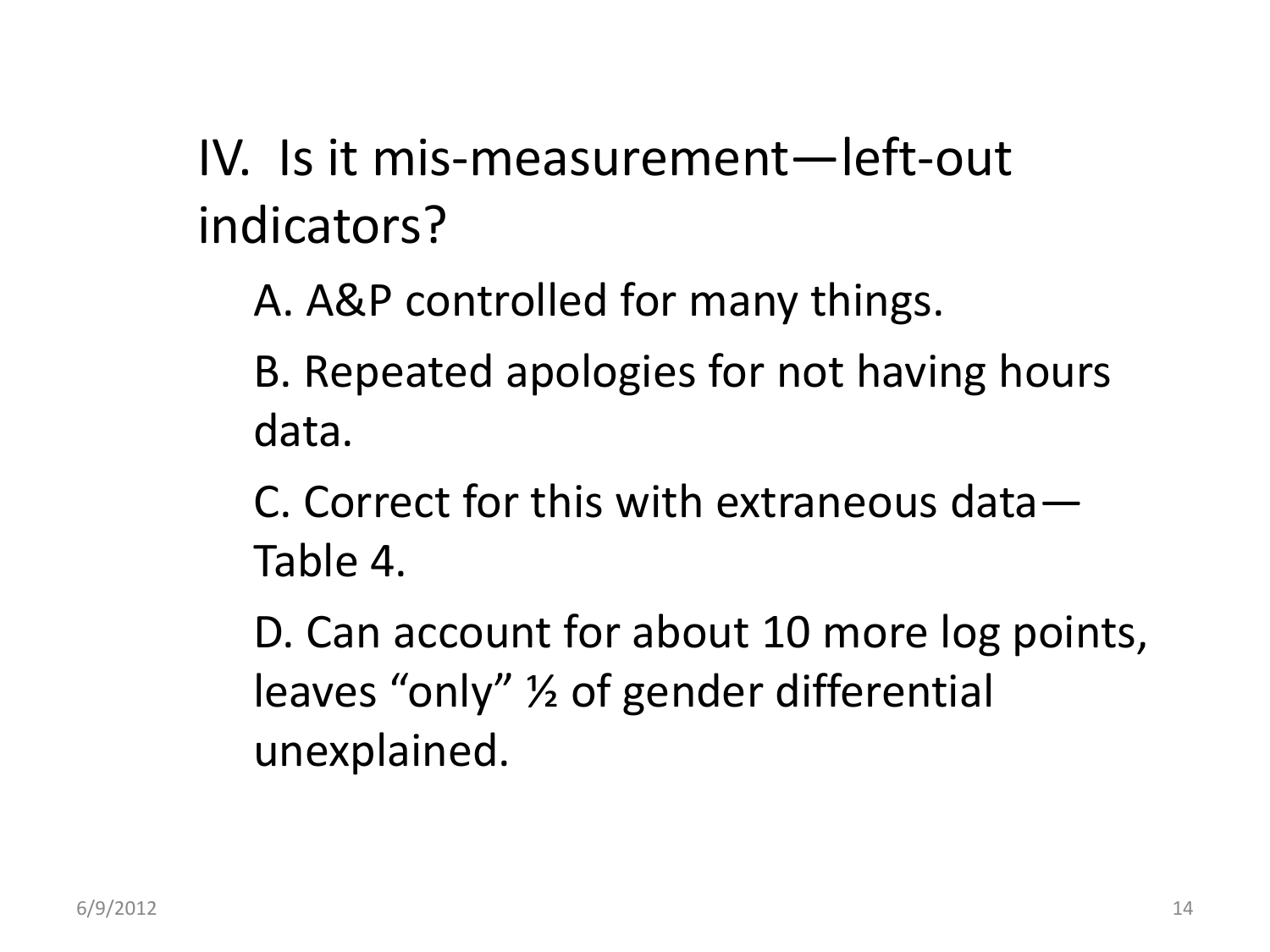#### **Table 4. Weekly Work Hours in 2001 of University of Texas Graduates from 1980-2000\***

|                                |  |      | Average Std. Error |
|--------------------------------|--|------|--------------------|
| "Female" majors:               |  |      |                    |
| <b>Architecture, fine arts</b> |  | 41,8 | 1,4                |
| <b>Communications</b>          |  | 41,0 | 1,1                |
| <b>Education</b>               |  | 40,8 | 1,3                |
| <b>Humanities</b>              |  | 42,4 | 1,2                |
| <b>Nursing, social work</b>    |  | 33,9 | 2,6                |
| <b>AVERAGE</b>                 |  | 40,8 | 1,4                |
|                                |  |      |                    |
| "Male" majors:                 |  |      |                    |
| <b>Business, soft</b>          |  | 43,3 | 1,2                |
| <b>Business, hard</b>          |  | 45,2 | 0,9                |
| <b>Engineering</b>             |  | 44,8 | 0,8                |
| <b>Natural sciences</b>        |  | 42,1 | 0,9                |
| <b>AVERAGE</b>                 |  | 43,9 | 0,9                |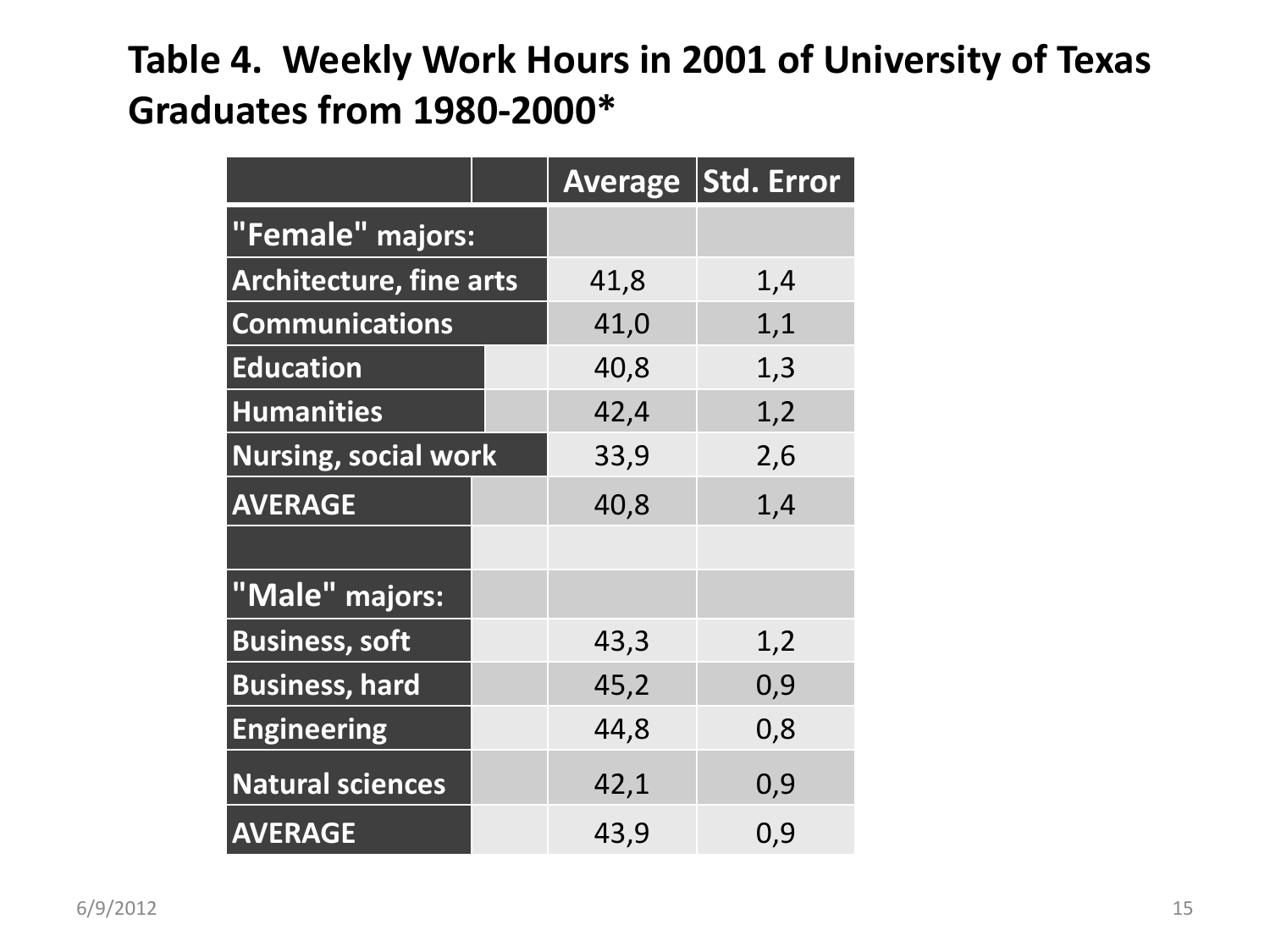### V. Half full or half empty?

A. Half-full--explaining ½ of gender differential is good. Makes it worthwhile going further—the why of college major (= occupational) choice. Thus Chapter 5.

B. Half-empty—still leaves ½ of differential even with all the adjustments and the homogeneous sample.

### C. WHY????????????????????????????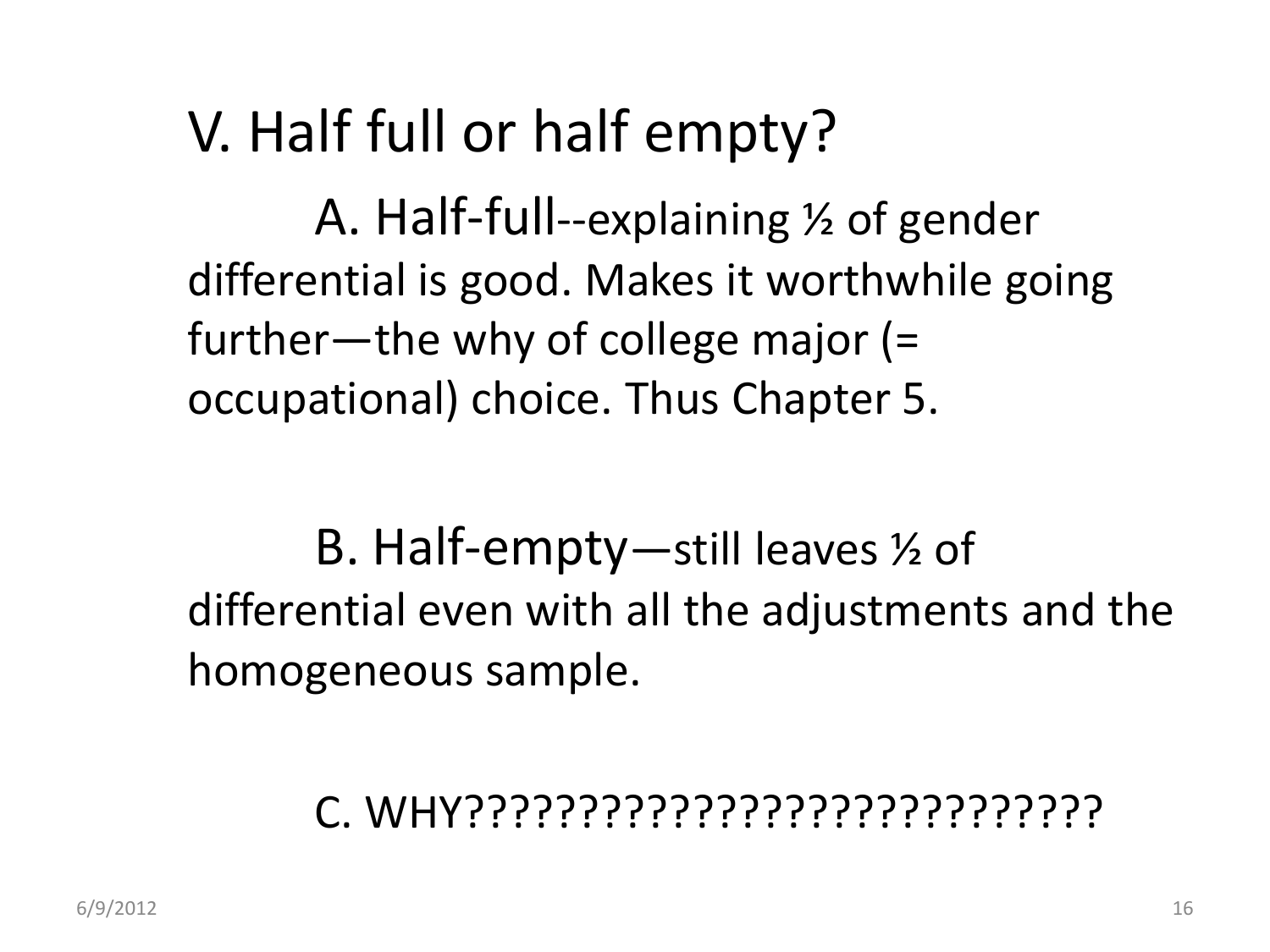1. Speculative explanations for the remaining half.

a. Rational response to expectation of a future spending more time in home production—so don't invest on the job as much as men.

Could test this by looking at gender income gap by age in this sample.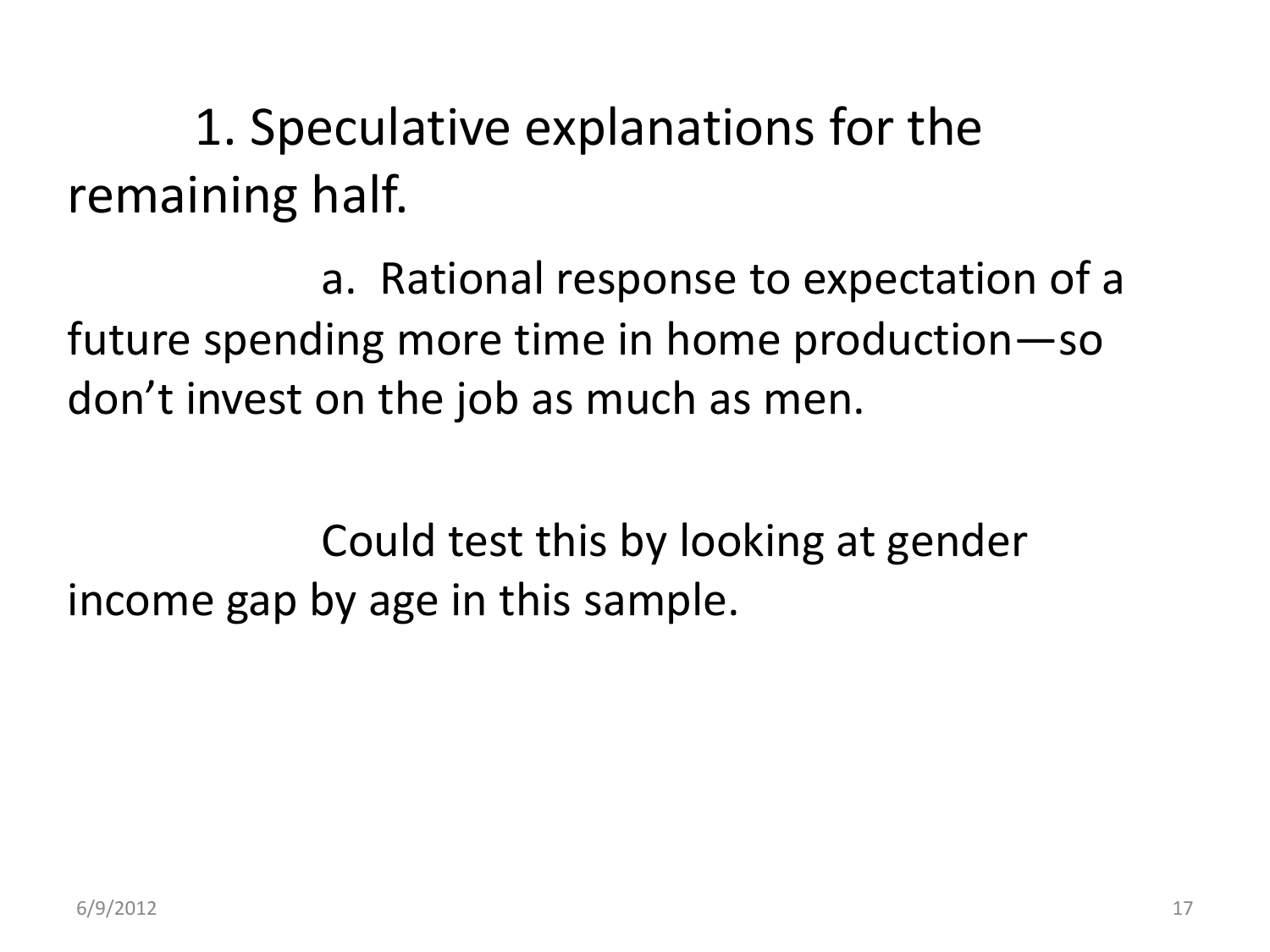#### b. Pure discrimination by employers/customers

Perhaps could test this by looking at selfemployed vs. employees (to distinguish source of discrimination).

> Examine whether these differences vary across major (if enough observations).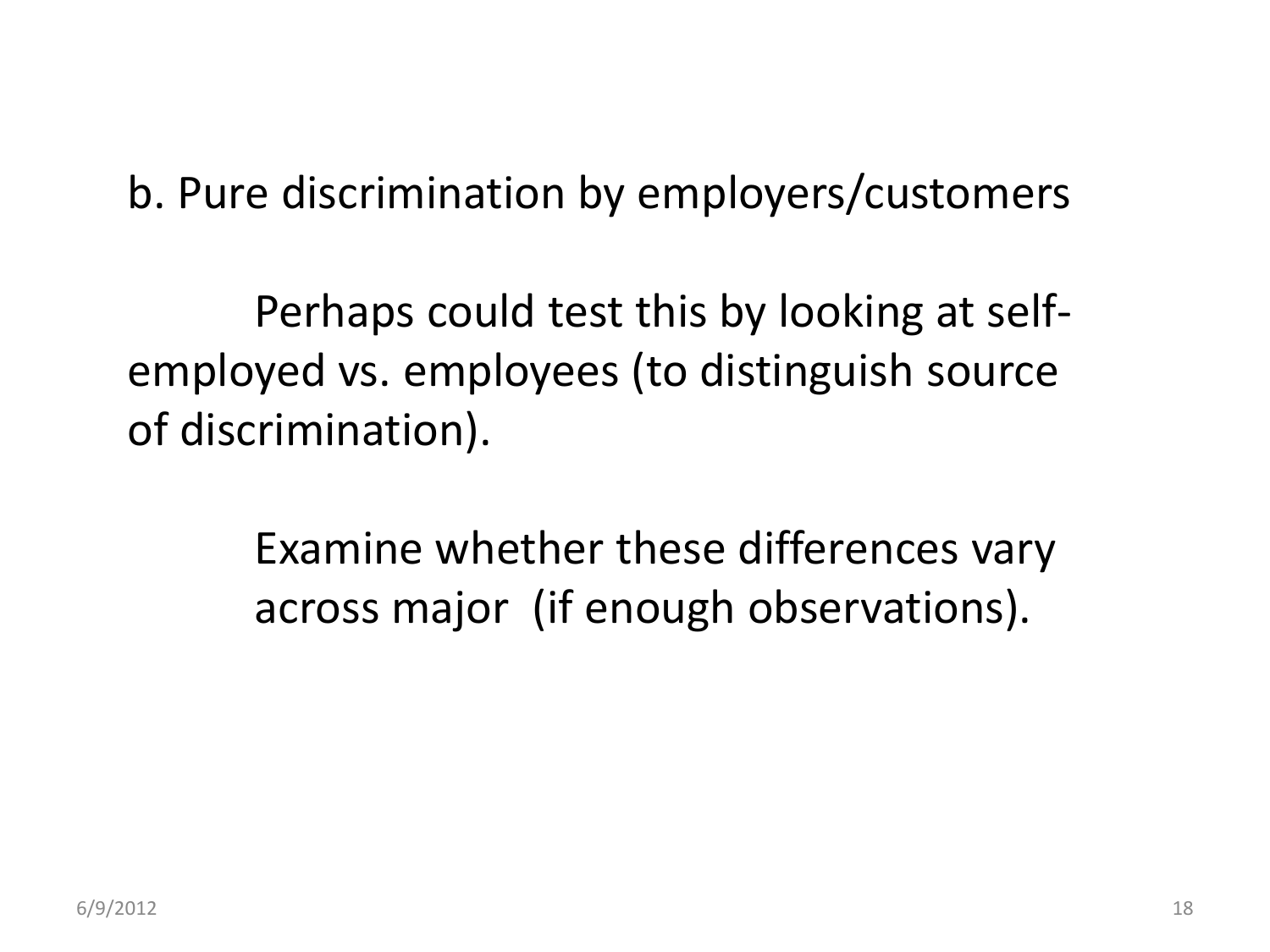## The Further Explorations (Chapter 5)

- I. Sport and volunteering—attitudes
- II. Women choosing majors that signal their marriageability
- Neither of these does anything!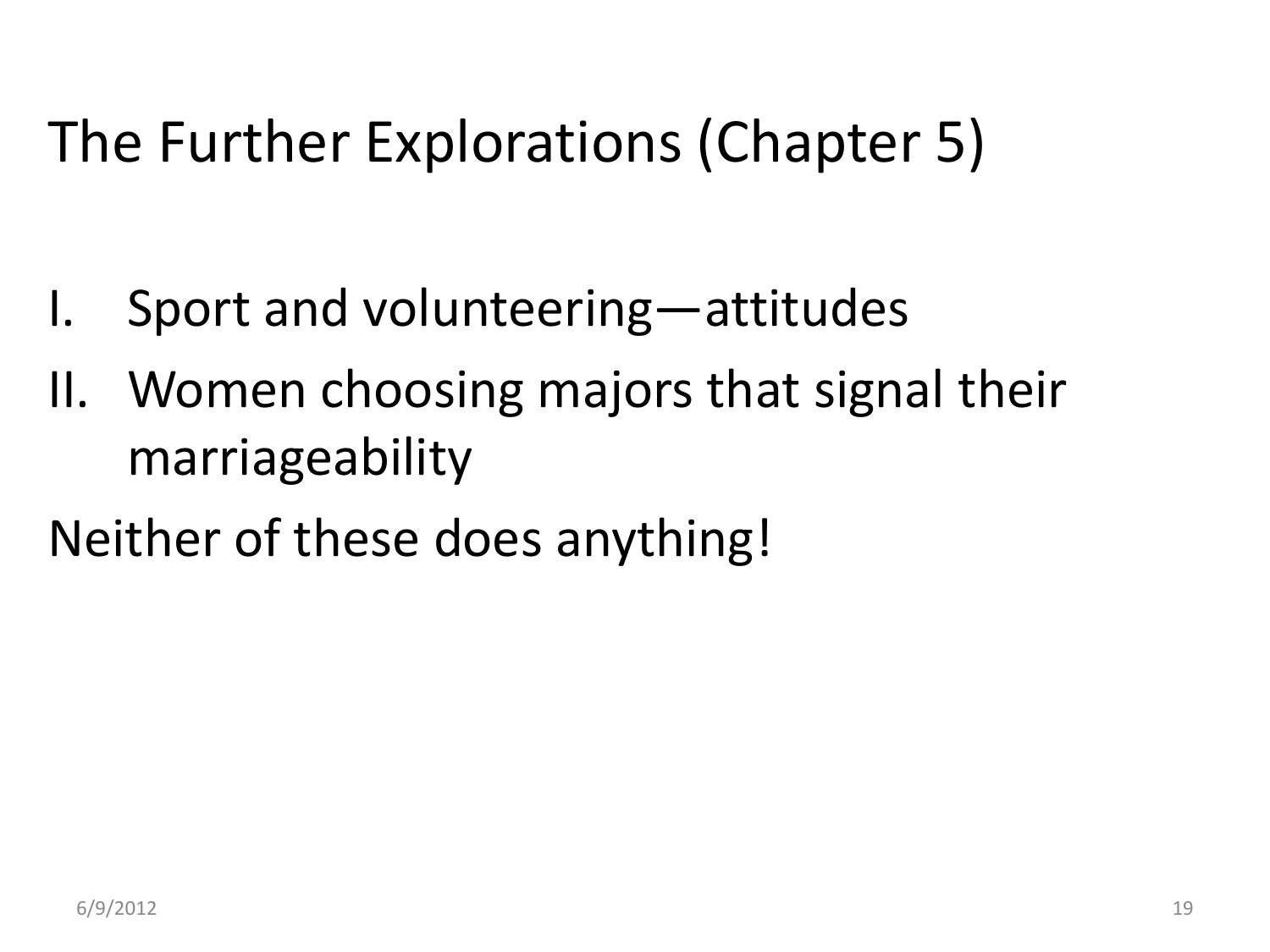### III. Choice of major depends on peers.

But: How big an impact on gender wage differentials does the peer effect on major choice have?

Probably very small.